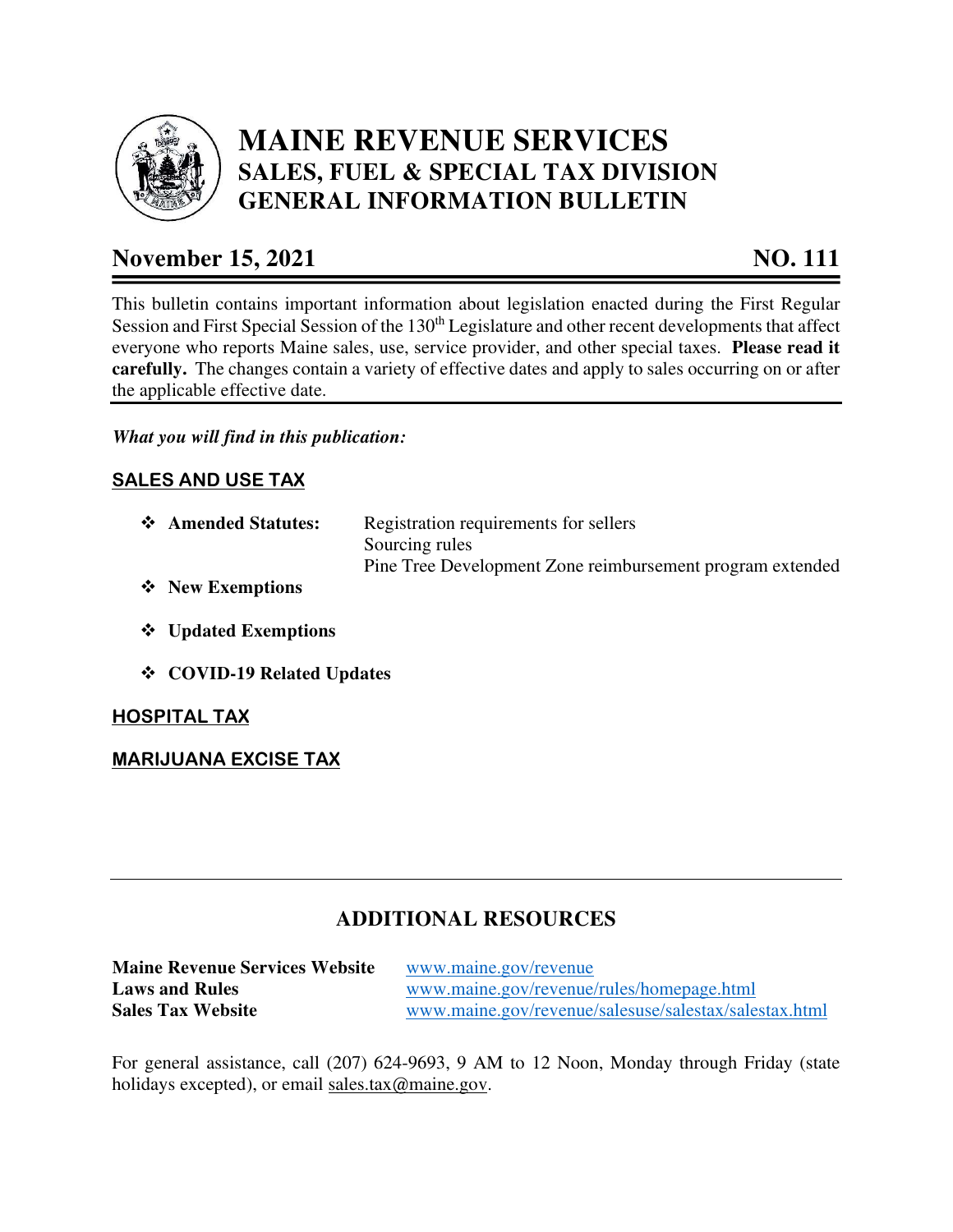## **Sales and Use Tax Amended Statutes**

#### **ECONOMIC NEXUS THRESHOLDS UPDATED**

36 M.R.S. § 1754-B(1-B) EFFECTIVE JANUARY 1, 2022

Currently, a person making sales of tangible personal property – including products transferred electronically – or taxable services who is not located in the state of Maine is required to register with Maine Revenue Services (MRS) as a retailer and collect and remit the sales tax on sales delivered in or into Maine if the person's total gross sales in Maine of tangible personal property or taxable services in the previous calendar year or current calendar year exceed \$100,000; or the person sold tangible personal property or taxable services in Maine in at least 200 separate transactions in the previous calendar year or current calendar year.

Currently, a marketplace facilitator is required to register with MRS as a retailer for the purposes of collecting and remitting the sales tax on all sales of tangible personal property or taxable services made through the marketplace in Maine, including sales facilitated on behalf of a marketplace seller and direct sales made by the marketplace facilitator, if the marketplace facilitator's gross sales from delivery of tangible personal property or taxable services into Maine in the previous calendar year or current calendar year exceed \$100,000; or the marketplace facilitator sold or facilitated sales of tangible personal property or taxable services for delivery into Maine in at least 200 separate transactions in the previous calendar year or current calendar year.

Effective January 1, 2022, the 200-transaction threshold for establishing nexus for both remote sellers and marketplace facilitators is repealed. **(PL 2021, c. 181)** 

❖

#### **DEFINITION UPDATED**  "In this State" 36 M.R.S. § 1752(5) EFFECTIVE JANUARY 1, 2022

The definition for "in this State or in the State" has been amended, effective January 1, 2022, to include sales of tangible personal property and taxable services that are sourced in this State pursuant to 36 M.R.S. § 1819. **(PL 2021, c. 181)**

❖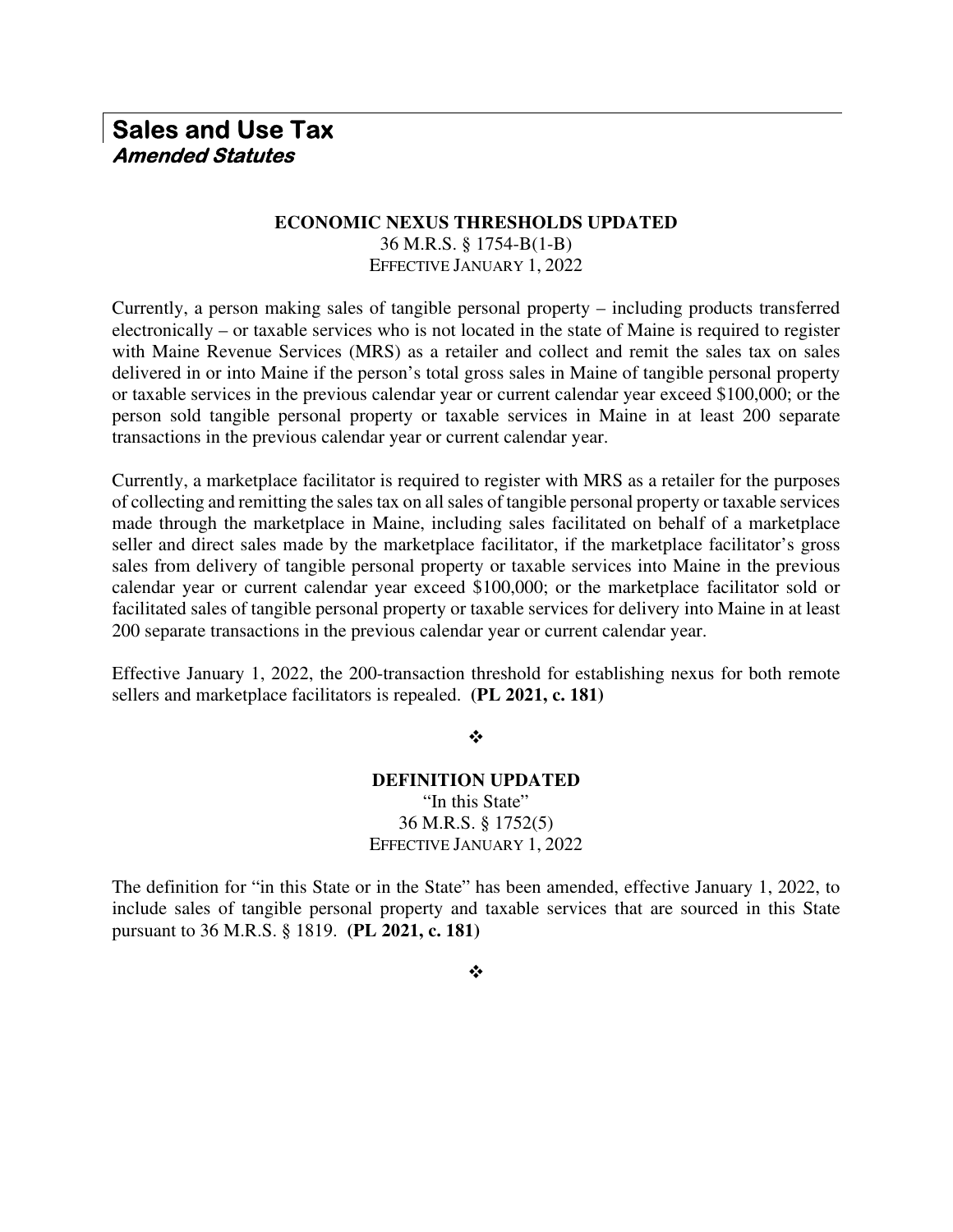#### **PERSONS PRESUMPTIVELY REQUIRED TO REGISTER**

Registration Requirement Repealed 36 M.R.S. § 1754-B(1-A) EFFECTIVE JANUARY 1, 2022

The law providing a rebuttable presumption of nexus for persons presumed to be engaged in the business of selling tangible personal property or taxable services in the State has been repealed, effective January 1, 2022. **(PL 2021, c. 181)** 

#### ❖

#### **SOURCING**  36 M.R.S. § 1819(2)

EFFECTIVE JANUARY 1, 2022

The sourcing provision for sales made in the State was amended by removing the word "retail," in order to ensure all sales made on or after January 1, 2022, in the State are sourced according to this section of law. **(PL 2021, c. 181)** 

#### ❖

#### **EXCLUSION FROM RETAIL SALE CLARIFIED**

Vehicles Rented for a Period of Less Than One Year 36 M.R.S. §§ 1752(11)(B)(3) and (3-A) EFFECTIVE JANUARY 1, 2022

The exclusion from the definition of "retail sale" for automobiles purchased by a person engaged in the business of renting automobiles for a period of less than one year has been amended by separating into its own subparagraph the exclusion for the purchase of pickup trucks or vans with a gross vehicle weight of less than 26,000 pounds, including integral parts or accessories, made by a person primarily engaged in the business of renting automobiles. (**PL 2021, c. 181)** 

#### ❖

#### **PINE TREE DEVELOPMENT ZONE**

Program Extended 36 M.R.S. §§ 1760(87) and 2016(4)(A) EFFECTIVE JULY 1, 2021

The Pine Tree Development Zone (PTDZ) program has been extended. Businesses may not be certified for the program after December 31, 2023, and qualified PTDZ businesses will no longer be able to receive certain PTDZ benefits after December 31, 2033. PTDZ benefits include an exemption from sales and use tax for purchases of tangible personal property and the transmission and distribution of electricity used in a qualified business activity. (**PL 2021, c. 398)**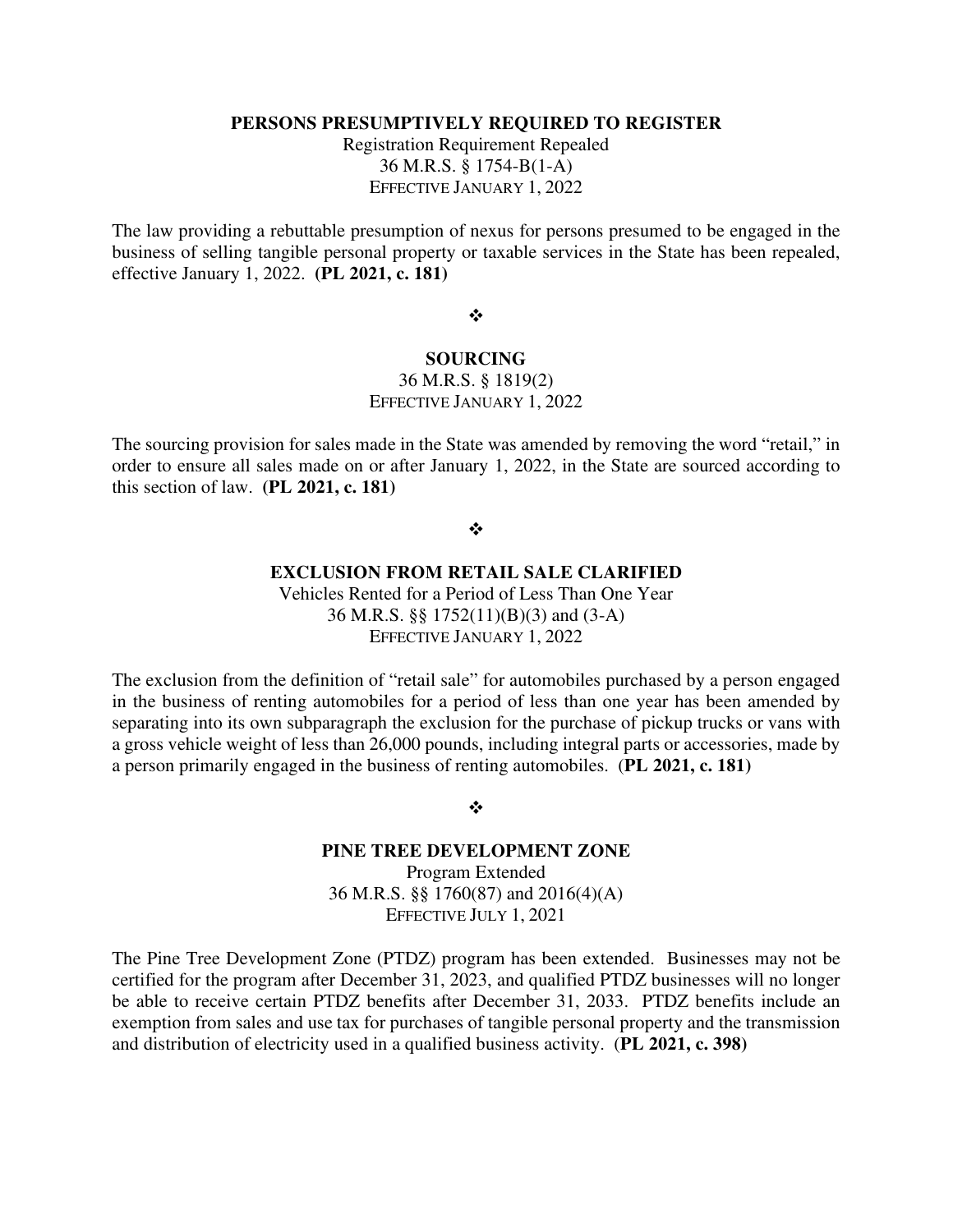#### **New Exemptions**

#### **MENSTRUAL PRODUCTS**

36 M.R.S. § 1760(107) EFFECTIVE OCTOBER 1, 2021

Beginning October 1, 2021, the law enacts a sales tax exemption for sales of menstrual products. "Menstrual products" means tampons, panty liners, menstrual cups, sanitary napkins, and other similar tangible personal property designed for feminine hygiene in connection with the human menstrual cycle. **(PL 2021, c. 398)** 

 $\cdot$ 

#### **AREA AGENCY ON AGING**  36 M.R.S. § 1760(108) EFFECTIVE JANUARY 1, 2022

Beginning January 1, 2022, the law provides a sales tax exemption for sales to area agencies on aging designated under 22 M.R.S. § 5116(1)(B) or sales to a public or nonprofit private agency that is operating under grants authorized by Title 22, chapter 1457 of the Maine Revised Statutes, and that is providing social services in order to secure and maintain maximum independence and dignity in a home environment of for older people capable of self-care with appropriate supportive services. **(PL 2021, c. 399)**

❖

#### **NONPROFIT CEMETERIES**

36 M.R.S. § 1760(109) EFFECTIVE JANUARY 1, 2022

Beginning January 1, 2022, the law provides an exemption from sales tax for sales to a cemetery company that is exempt from federal income taxation under Section 501(c)(13) of the Code. **(PL 2021, c. 416)** 

#### ❖

#### **CERTAIN EDUCATIONAL COLLABORATIVES**  36 M.R.S. § 1760(110) EFFECTIVE JANUARY 1, 2021

Beginning January 1, 2022, the law enacts a sales tax exemption for sales to an incorporated nonprofit collaborative whose members are regional school units, as defined in 20-A M.R.S. § 1(24-B), and that is organized to assist those units with professional development opportunities and service. **(PL 2021, c. 417)**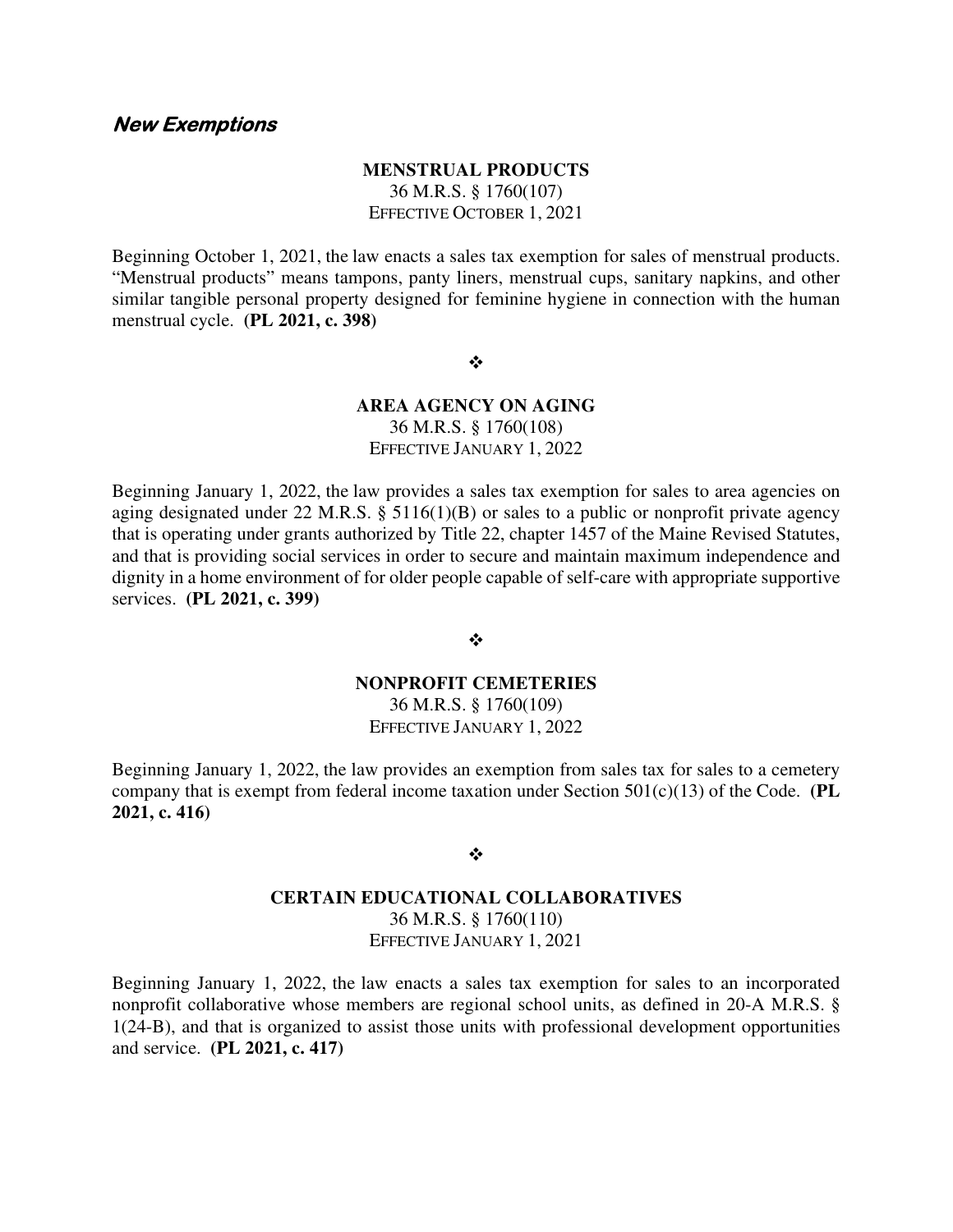#### **FIREARM SAFETY DEVICES**

36 M.R.S. § 1760(111) EFFECTIVE JANUARY 1, 2022

Beginning January 1, 2022, the law provides an exemption from sales tax on sales of firearm safety devices. A "firearm safety device" means, if specifically designed for securing firearms, a lockbox or a trigger lock or barrel lock. **(PL 2021, c. 440)**

### **Amended Exemptions**

#### **DIABETIC SUPPLIES**

36 M.R.S. § 1760(33) EFFECTIVE OCTOBER 18, 2021

The sales tax exemption for diabetic equipment and supplies has been amended to specify the diabetic equipment and supplies must be used *by the purchaser* in the diagnosis or treatment of human diabetes. **(PL 2021, c. 253)** 

#### ❖

#### **LOCALLY ORGANIZED MEMBER OF NONPROFIT WORLDWIDE CHARITABLE ORGANIZATION**

#### 36 M.R.S. § 1760(106) RETROACTIVE TO JUNE 16, 2020

The sales tax exemption for nonprofit worldwide charitable organizations was repealed and replaced to clarify the exemption is intended for the local, community-based branches of the worldwide charitable organizations. **(PL 2021, c. 253)** 

#### **Covid-19 Related Updates**

#### **MACHINERY OR EQUIPMENT USED IN PRODUCTION**  Definition of "Primarily" Modified 36 M.R.S. § 1752(9-A) EFFECTIVE OCTOBER 18, 2021

The definition of "primarily" found in 36 M.R.S. §1752(9-A) is modified by replacing "time" with "days in use" if the 2-year period described in that definition includes any portion of the state of emergency declared by the Governor due to the COVID-19 pandemic. **(PL 2021, c. 181)**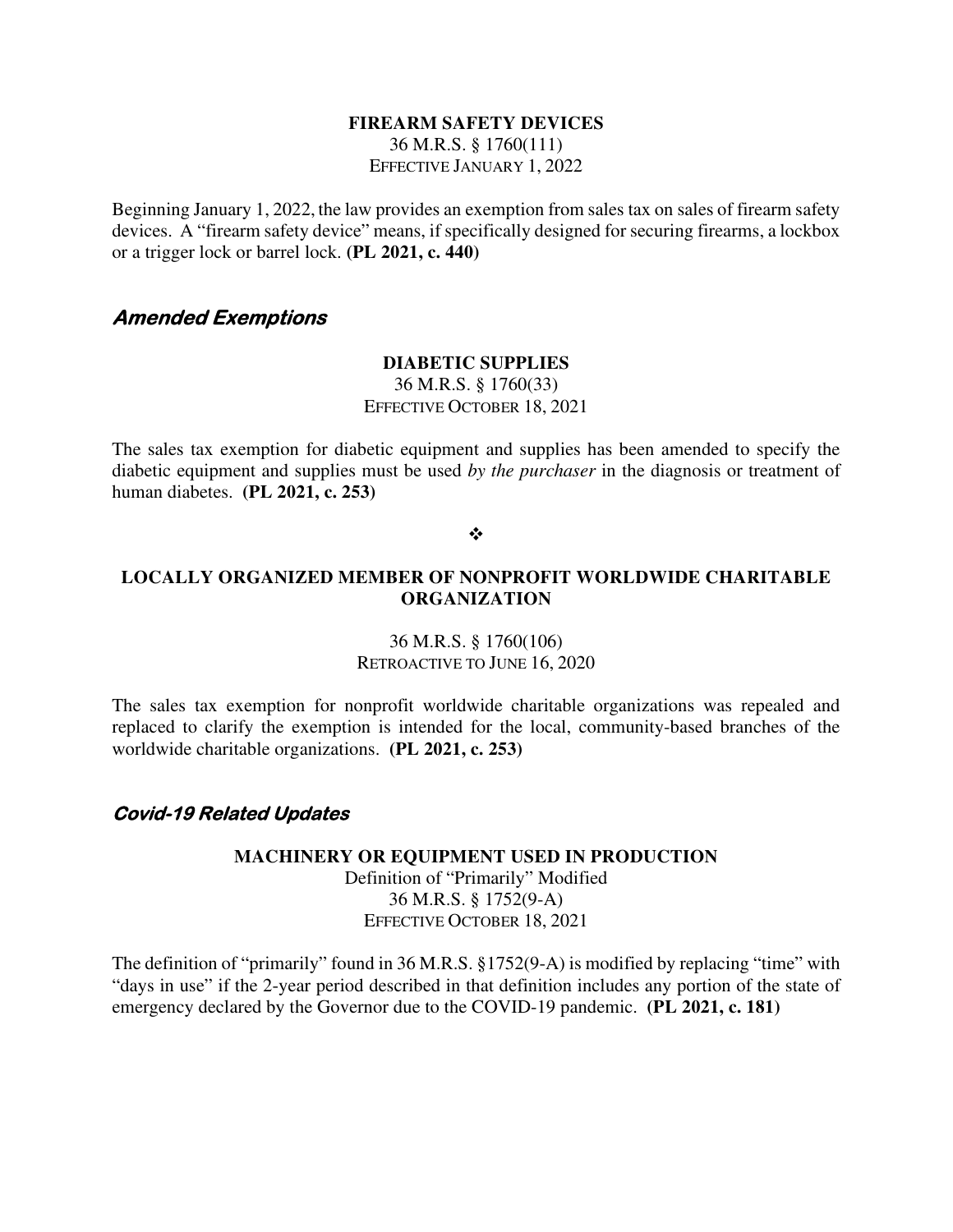#### **CERTAIN PROPERTY PURCHASED OUTSIDE THE STATE**

Exemption Updated 36 M.R.S. § 1760(45)(A-4) EFFECTIVE OCTOBER 18, 2021

The sales tax exemption for property brought into the State solely to conduct activities directly related to a "declared state of disaster or emergency" has been amended to align the definition of "disaster period" with the definition found in 10 M.R.S. § 9902. **(PL 2021, c. 181)** 

#### **Other**

#### **ATV Recreational Management Fund**  36 M.R.S. § 1820 EFFECTIVE JANUARY 1, 2022

The law establishes the ATV Recreational Management Fund, and beginning January 1, 2022, requires that 90% of the sales tax revenue collected from the short-term rental of all-terrain vehicles will be transferred to that fund. The remaining 10% of the sales tax revenue must be transferred to the Multimodal Transportation Fund. **(PL 2021, c. 446)** 

## **Hospital Tax**

#### **DEFINITION UPDATED**

"Municipally Funded Hospital" 36 M.R.S. § 2891(1-A) EFFECTIVE OCTOBER 18, 2021

"Mayo Regional Hospital in Dover-Foxcroft" was removed from the definition of "municipally funded hospital" under the Hospital Tax law. The sole "municipally funded hospital" at this time is Cary Medical Center in Caribou. **(PL 2021, c. 253)** 

#### ❖

#### **HOSPITAL'S TAXABLE YEAR**  36 M.R.S. § 2892 EFFECTIVE JUNE 29, 2021

For state fiscal years beginning on or after July 1, 2021, the hospital's taxable year is the hospital's fiscal year that ended during calendar year 2018. **(PL 2021, c. 29)**